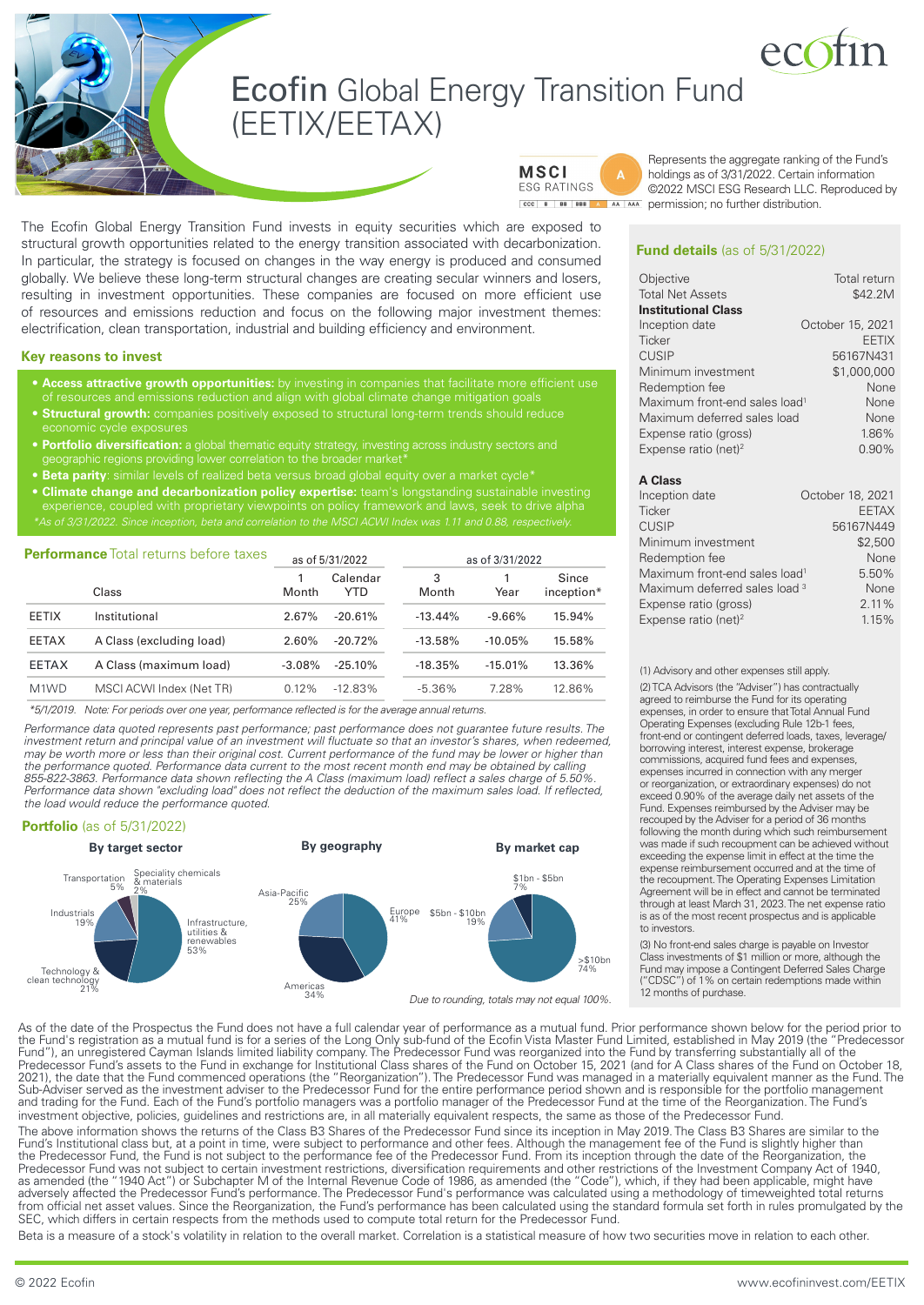



**Environmental, Social and Governance (ESG) factors implemented across the process**

- Inclusive screen: portfolio will invest in companies that derive at least 50% of their revenues, profit or assets, or invest a significant portion of their capital expenditures, to activities in the aforementioned themes or other activities related to decarbonization associated with the energy transition.
- Power generation companies undergo exclusionary screening for coal exposure and emissions intensity
- Qualitative ESG overlay to screen for red flag issues preventing entrance to portfolio

# **Portfolio managers**

## **Matthew Breidert**

# Senior Portfolio Manager *28 years investment experience, 15 years*

- *with Ecofin* • Previously with Millennium Partners, SG Barr
- Devlin and Cornerstone Energy Advisors • University of Illinois-Urbana Champaign, BS,
- Ecology; Washington University, MBA

# **Max Slee**

# Portfolio Manager

*17 years investment experience, 12 years with Ecofin*

- Previously a member of the clean energy team of the Clinton Foundation and Lazard Corporate Finance
- Brown University, BA (Hons) Classics and International Relations

**Primary: This strategy seeks to achieve positive impacts that align with the following UN Sustainable Development Goals**†



# **About Ecofin**

Ecofin is a sustainable investment firm dedicated to uniting ecology and finance. Our mission is to generate strong risk-adjusted returns while optimizing investors' impact on society. We are socially-minded, ESG-attentive investors, harnessing years of expertise investing in sustainable infrastructure, energy transition, clean water & environment and social impact. Our strategies are accessible through a variety of investment solutions and seek to achieve positive impacts that align with UN Sustainable Development Goals by addressing pressing global issues surrounding climate action, clean energy, water, education, healthcare and sustainable communities.Ecofin Investments, LLC is the parent of registered investment advisers Ecofin Advisors, LLC and Ecofin Advisors Limited (collectively "Ecofin"). Learn more at www.ecofininvest.com. Signatory of



TCA Advisors is the adviser to the Fund and Ecofin Advisors Limited is the sub-adviser. Primary responsibility for the day-to-day management of the Fund's portfolio is the joint responsibility of Matthew Breidert and Max Slee, both of the Sub-Adviser. Mr. Breidert is a Senior Portfolio Manager and Managing Director of the Sub-Adviser. Mr. Slee is a Portfolio Manager and Managing Director of the Sub-Adviser. Each portfolio manager has managed the Fund since its inception in October 2021. Mr. Breidert and Mr. Slee were portfolio managers of the Predecessor Fund since its inception in May 2019.